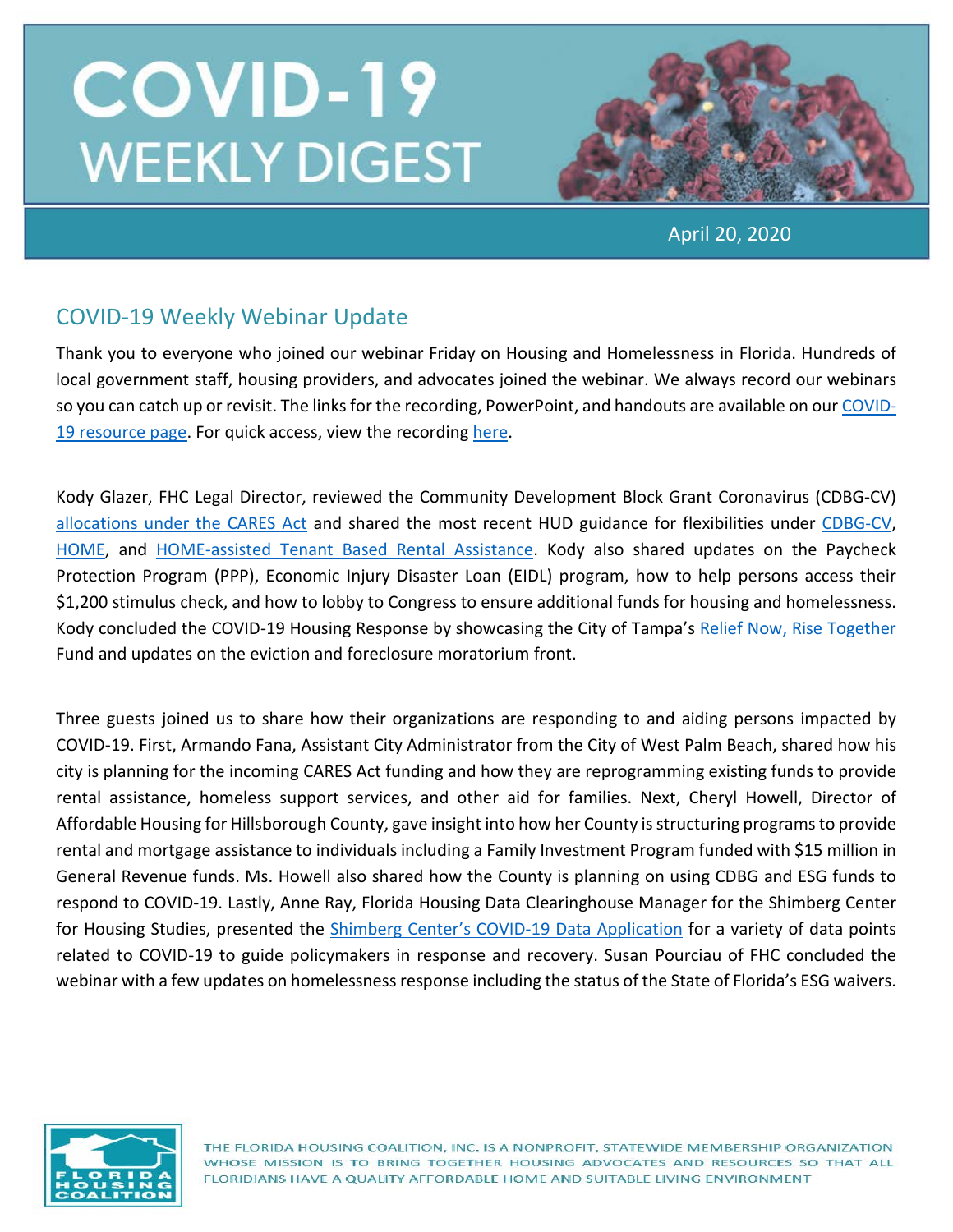

April 20, 2020

## Upcoming Trainings and Webinars – Week of April 20

[Visit our Training Calendar](https://www.flhousing.org/events/) to see all upcoming training opportunities.

COVID-19

- April 21 @ 10:00am: [Virtual SHIP: Moving Your Government Functions Online](https://register.gotowebinar.com/register/323416253945745676)
- April 23 @ 1:30pm: [COVID-19 Response for Housing and Homelessness](https://register.gotowebinar.com/register/4601024460014288910)

### SHIP

- April 20 @ 2:00pm: Pre- [and Post-Disaster Recovery with SHIP Part 2](https://register.gotowebinar.com/register/5970069268672976907)
- April 22 @ 2:00pm: Pre- [and Post-Disaster Recovery with SHIP Part 3](https://register.gotowebinar.com/register/3222575528325867787)

Florida Community Land Trust Institute

• April 21 @ 2:00pm: [Determining if a CLT is Right for Your Community](https://register.gotowebinar.com/register/7070899205492034049)

Weekly Hurricane Member Update

• April 24 @ 1:30pm: [Disaster Housing Recovery](https://register.gotowebinar.com/register/2434976656377067275)

## National Updates

#### Congress

According to the New York Times, the White House and Congressional Democrats ar[e close to an agreement](https://www.nytimes.com/2020/04/19/us/politics/coronavirus-small-business-aid-congress.html) for a \$450 billion economic relief package which would include \$300 billion to replenish the Paycheck Protection Program.

### Department of Housing and Urban Development

Two weeks ago, HUD announced the *immediate release of allocations* under the CARES Act for CDBG, HOPWA, and ESG funding. In this first phase of allocations, \$2 billion will be distributed for CDBG, \$1 billion for ESG, \$53.7 million for HOPWA formula funds, and \$10 million for HOPWA competitive grants. The final \$3 billion for CDBG, and \$2.96 billion for ESG will be released within the next several months. For the remainder of the CDBG funds, local governments will need to apply to state or HUD directly – the final funding will not be distributed automatically.

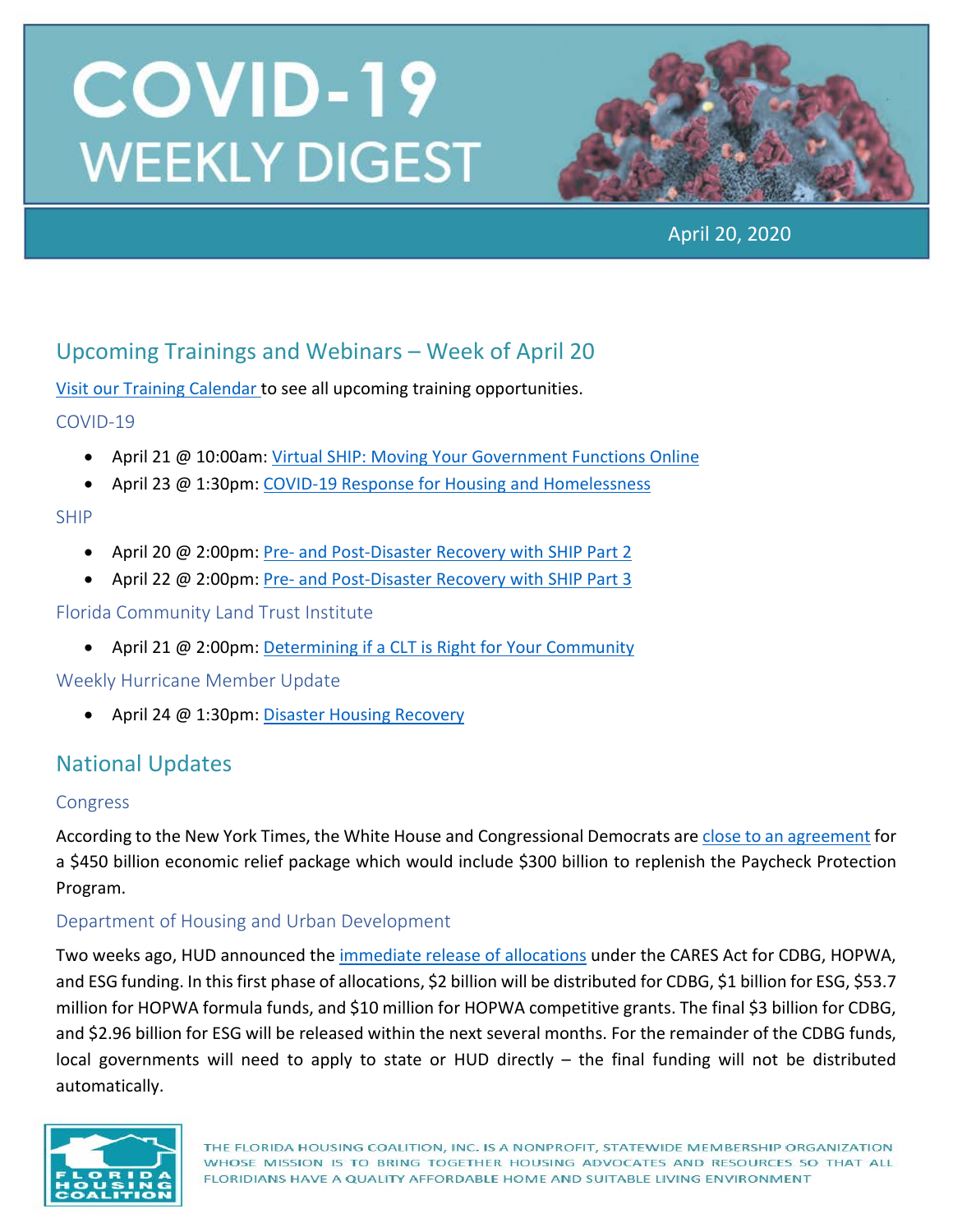

April 20, 2020

#### Department of the Treasury

The IRS has created a [page on their website](https://www.irs.gov/coronavirus/non-filers-enter-payment-info-here) for those who have not filed a 2018 and/or 2019 tax return. Nonfilers can use this link to submit banking or address information to which they can receive their economic stimulus payment. This is for non-filers only.

#### Small Business Administration Loans

The White House announced the [\\$349 billion appropriated in the CARES Act for the Paycheck Protection](https://www.washingtonpost.com/us-policy/2020/04/16/congress-coronavirus-small-business-trump/)  [Program \(PPP\) was fully subscribed.](https://www.washingtonpost.com/us-policy/2020/04/16/congress-coronavirus-small-business-trump/) Florida small businesses [were approved for around \\$17.9 billion](https://www.inc.com/brit-morse/ppp-money-loan-details-small-business.html) of these funds. Congress is expected to appropriate additional funds for the PPP. There have also been reports that the [Economic Injury Disaster Loan \(EIDL\) program is oversubscribed](https://www.politico.com/news/2020/04/10/small-business-loan-effort-less-generous-179592) and businesses are receiving less than promised.

### Federal Guidance

#### Department of Housing and Urban Development

In the past week, HUD released three documents of guidance relating to CDBG-CV and HOME funding. HUD released a document [highlighting the flexibilities for CDBG-CV funds](https://files.hudexchange.info/resources/documents/CARES-Act-Flexibilities-CDBG-Funds-Used-Support-Coronavirus-Response.pdf?utm_source=NLIHC+All+Subscribers&utm_campaign=d03ead5a31-EMAIL_CAMPAIGN_2020_04_02_06_44_COPY_01&utm_medium=email&utm_term=) as found in the CARES Act. This includes the immediate availability of the elimination of the 15 percent cap on public services, expedited procedures for public comments, and the extended deadline for Consolidated Plans. On April 9, HUD released the availability [of waivers and suspensions for the HOME Program](https://files.hudexchange.info/resources/documents/Availability-of-Waivers-and-Suspensions-of-the-HOME-Program-Requirements-COVID-19.pdf) in response to COVID-19. The guidance allows participating jurisdictions to raise the cap on administrative expenses from 10% to 25%, waive the HOME match requirement for a specified time, permit self-certification of income, and waive on-site inspection requirements, among other items. On April 9, also released the availability of [suspensions and waivers to facilitate HOME-Assisted Tenant-](https://files.hudexchange.info/resources/documents/Suspensions-and-Waivers-to-Facilitate-Use-of-HOME-Assisted-TBRA-COVID-19.pdf)[Based Rental Assistance \(TBRA\).](https://files.hudexchange.info/resources/documents/Suspensions-and-Waivers-to-Facilitate-Use-of-HOME-Assisted-TBRA-COVID-19.pdf)

CDBG can be used for a [variety of housing activities](https://files.hudexchange.info/resources/documents/Basically-CDBG-Chapter-4-Housing.pdf) including emergency one-time payments for up to three months of rental or mortgage assistance. CDBG provides a much-needed flexible source of funding for nonprofits working to identify and leverage funding to keep emergency shelters operational and identify longer term options for permanent housing.

#### Federal Emergency Management Agency

FEMA extended its [grace period](https://www.fema.gov/news-release/2020/03/29/fema-extends-grace-period-flood-insurance-renewal-premiums) for Flood Insurance renewal premiums. The new grace period will be extended until June 15.

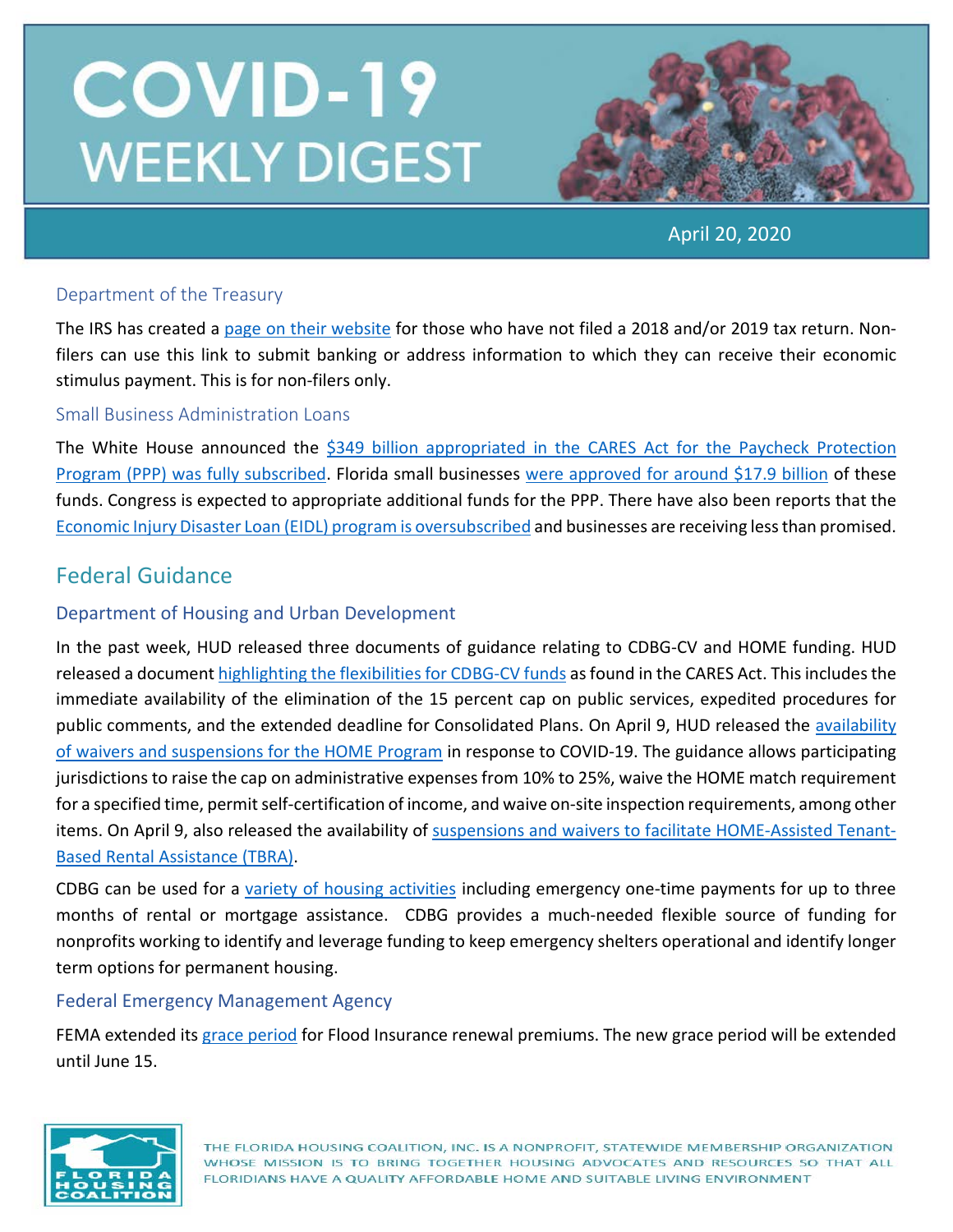

April 20, 2020

Currently, over 35 communities in Florida have been approved, or are awaiting approval, for [FEMA non](https://www.fema.gov/news-release/2020/03/19/public-assistance-non-congregate-sheltering-delegation-authority)[congregate shelter.](https://www.fema.gov/news-release/2020/03/19/public-assistance-non-congregate-sheltering-delegation-authority) Non-congregate shelter helps pay for shelter options such as hotel/motel rooms for highrisk individuals who are symptomatic or positive for COVID-19. Though non-congregate shelter is not specifically for people experiencing homelessness, it provides relief for emergency shelters who are at capacity and unable to accept more individuals and families due to social distancing guidance. It also provides opportunities to shelter unsheltered persons needing to isolate or quarantine. For more information on the requirements and application process for non-congregate shelter, [visit FEMA's website](https://www.fema.gov/news-release/2020/03/19/public-assistance-non-congregate-sheltering-delegation-authority) or talk with your local emergency management.

#### Department of Agriculture

USDA Rural Development [announced](https://www.rd.usda.gov/sites/default/files/USDA_RD_SA_COVID19_ProgramImmediateActions.pdf) that it would be implementing a number of measures to assist rural residents and their communities, including waiving late payments in multifamily housing, placing a moratorium on foreclosures of its Single-Family Housing Direct Loans, and more.

### National & State Housing News

### Florida Housing Finance Corporation

The Florida Housing Finance Corporation (FHFC) [strongly urged property owners to suspend rent increases](https://www.floridahousing.org/press/press-releases/releases/2020/2020/04/21/press-releases/florida-housing-finance-corporation-urges-property-owners-to-suspend-rent-increases-during-covid-19-pandemic) during the COVID-19 pandemic. There have been some instances of property owners raising rents as a result of the new HUD 2020 Income Limits, and to combat this, FHFC issued a strongly worded press release stating that "[t]hose who choose to implement rent increases that impact residents during this global pandemic could result in consequences for future funding opportunities with Florida Housing."

The Florida Housing Finance Corporation has compiled a list of resources with relevant information for homeowners, residents, developers, apartment owners, management companies, participating lenders, Realtors and SHIP administrators regarding COVID-19.

Find more information on Florida Housing's response to COVID-19 [here.](https://lnks.gd/l/eyJhbGciOiJIUzI1NiJ9.eyJidWxsZXRpbl9saW5rX2lkIjoxNTIsInVyaSI6ImJwMjpjbGljayIsImJ1bGxldGluX2lkIjoiMjAyMDA0MTkuMjAzNTg3NzEiLCJ1cmwiOiJodHRwczovL2xua3MuZ2QvbC9leUpoYkdjaU9pSklVekkxTmlKOS5leUppZFd4c1pYUnBibDlzYVc1clgybGtJam94TmpZc0luVnlhU0k2SW1Kd01qcGpiR2xqYXlJc0ltSjFiR3hsZEdsdVgybGtJam9pTWpBeU1EQTBNVGd1TWpBek16STNPREVpTENKMWNtd2lPaUpvZEhSd2N6b3ZMM2QzZHk1bWJHOXlhV1JoYUc5MWMybHVaeTV2Y21jdllXSnZkWFF0Wm14dmNtbGtZUzFvYjNWemFXNW5MMk52ZG1sa0xURTVMV2x1Wm05eWJXRjBhVzl1TFdGdVpDMXlaWE52ZFhKalpYTWlmUS54eFRmbnRpcUpYak9GUlVkSWpGdlZaay03aVlndGdQd0RLSjFGQUlHMFdzL2JyLzc3NTg0MTE2OTk0LWwifQ.0nwdluHYvuIcuAJMikGJw-OFR2cGPw74S98_63Da4Nc/br/77596542240-l)

### Shimberg Center's COVID-19 Data Application

The Shimberg Center for Housing Studies is continuously updating it[s COVID-19 Data Application](http://www.shimberg.ufl.edu/covid-19) which is a great resource for policymakers and staff to use to dictate priorities and respond to COVID-19. The COVID-19 Data Application provides county and state level data on population by age, children and education, workers in affected industries, housing burden, and provides data on congregate facilities in Florida. The Data Application

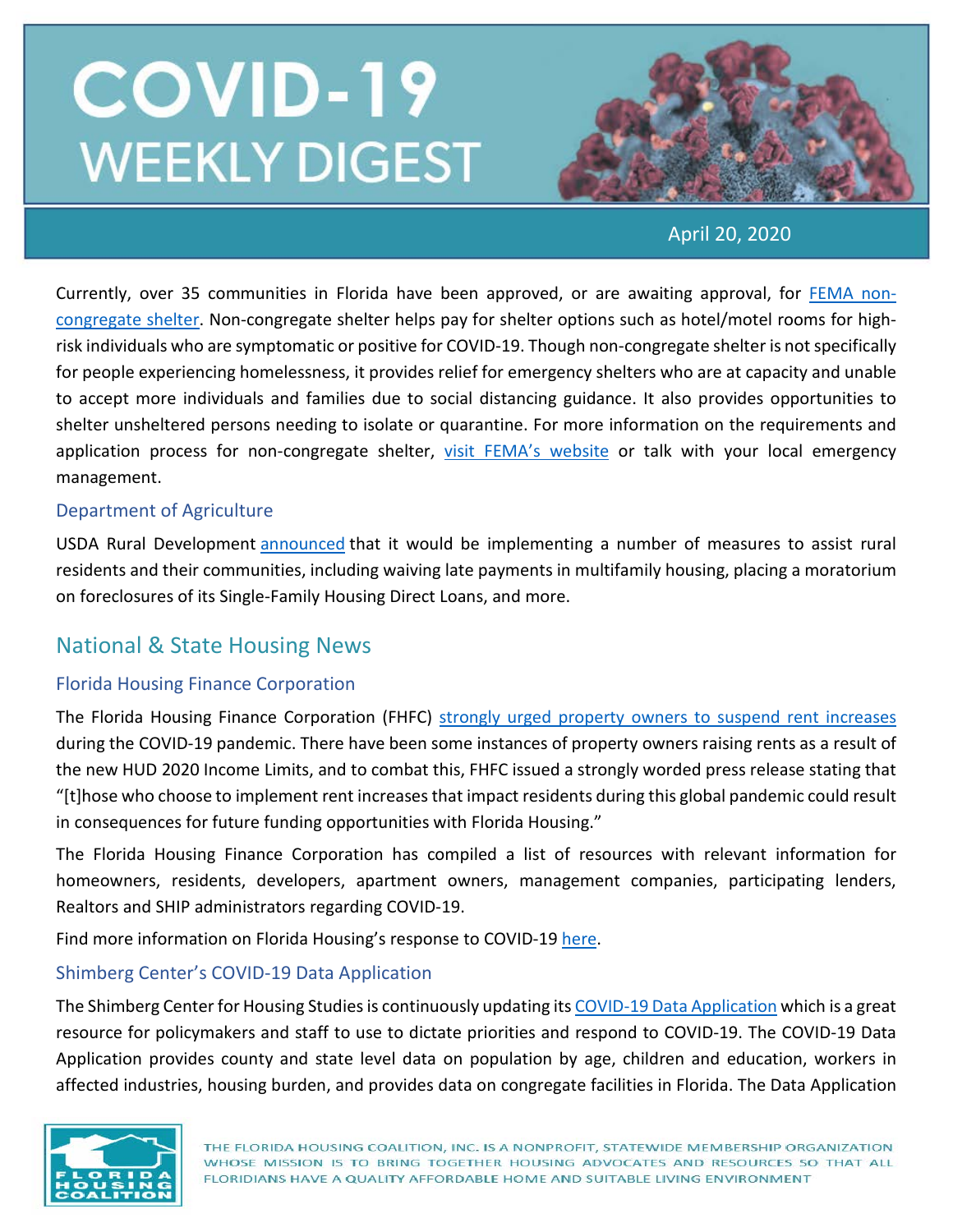

April 20, 2020

also provides a mapping tool where users can locate where people live that make up the most affected industries.

#### \$1,200 Stimulus Check Disbursed

Last week, most persons earning less than \$75,000, and recently filed a tax return, received their \$1,200 stimulus check as dictated by the CARES Act.

#### Initial Unemployment Estimates Released by DEO

The Department of Economic Opportunity [released initial estimates](http://floridajobs.org/workforce-statistics/workforce-statistics-data-releases/latest-statistics) of the unemployment picture in Florida. Experts believe the [figures significantly under-represent](https://www.miamiherald.com/news/business/article242065601.html) the true picture.

#### Mortgage Industry and Housing Associations Calls for a Liquidity Facility for Servicers

A broad coalition of financial industry trade associations and affordable housing advocate groups are calling on the Federal Housing Finance Agency, the Federal Reserve, and the Department of Treasury to [establish a](https://www.housingwire.com/articles/broad-coalition-of-mortgage-industry-and-housing-associations-call-for-liquidity-facility-for-servicers/)  [liquidity facility for servicers](https://www.housingwire.com/articles/broad-coalition-of-mortgage-industry-and-housing-associations-call-for-liquidity-facility-for-servicers/) as a follow up to the mortgage forbearance provided by the CARES Act.

#### Department of Economic Opportunity

The Florida Department of Economic Opportunity (DEO[\) released a list of organizations that were awarded funds](https://docs.google.com/spreadsheets/d/1A6VY-TlXklfxwYAaJesVsr2ndg8RN6LlVqgv88dhUAI/htmlview) under the \$50 million set aside for the Florida Small Business Emergency Bridge Loan Program. Of the nearly 38,000 businesses that applied, [only 1,000 were awarded loans.](https://floridapolitics.com/archives/328162-states-bridge-loan-money-runs-out-1000-businesses-get-it-37000-dont)

Florida Will Release Names of Nursing Homes and Assisted Living Facilities With COVID-19 Cases

Governor DeSantis announced the state will begin [releasing the names of nursing homes and assisted living](https://wusfnews.wusf.usf.edu/post/florida-releases-names-nursing-homes-covid-19)  [facilities](https://wusfnews.wusf.usf.edu/post/florida-releases-names-nursing-homes-covid-19) with confirmed COVID-19 cases. Currently, there are 303 long-term care facilities with positive COVID-19 cases.

#### Department of Children and Families

Per the Department of Children and Families' (DCF) request, the United States Department of Agriculture (USDA) approved Florida's waiver to permit the state to launch a pilot project that will allow families to purchase groceries online with their Electronic Benefit Transfer (EBT) card. DCF will continue to work closely with the USDA and participating retailers to implement this project by April 21, 2020.

Additionally, DCF has temporarily increased SNAP recipients' benefit amount to the maximum monthly [allotment](https://www.myflfamilies.com/covid19/access.shtml) based on household size.

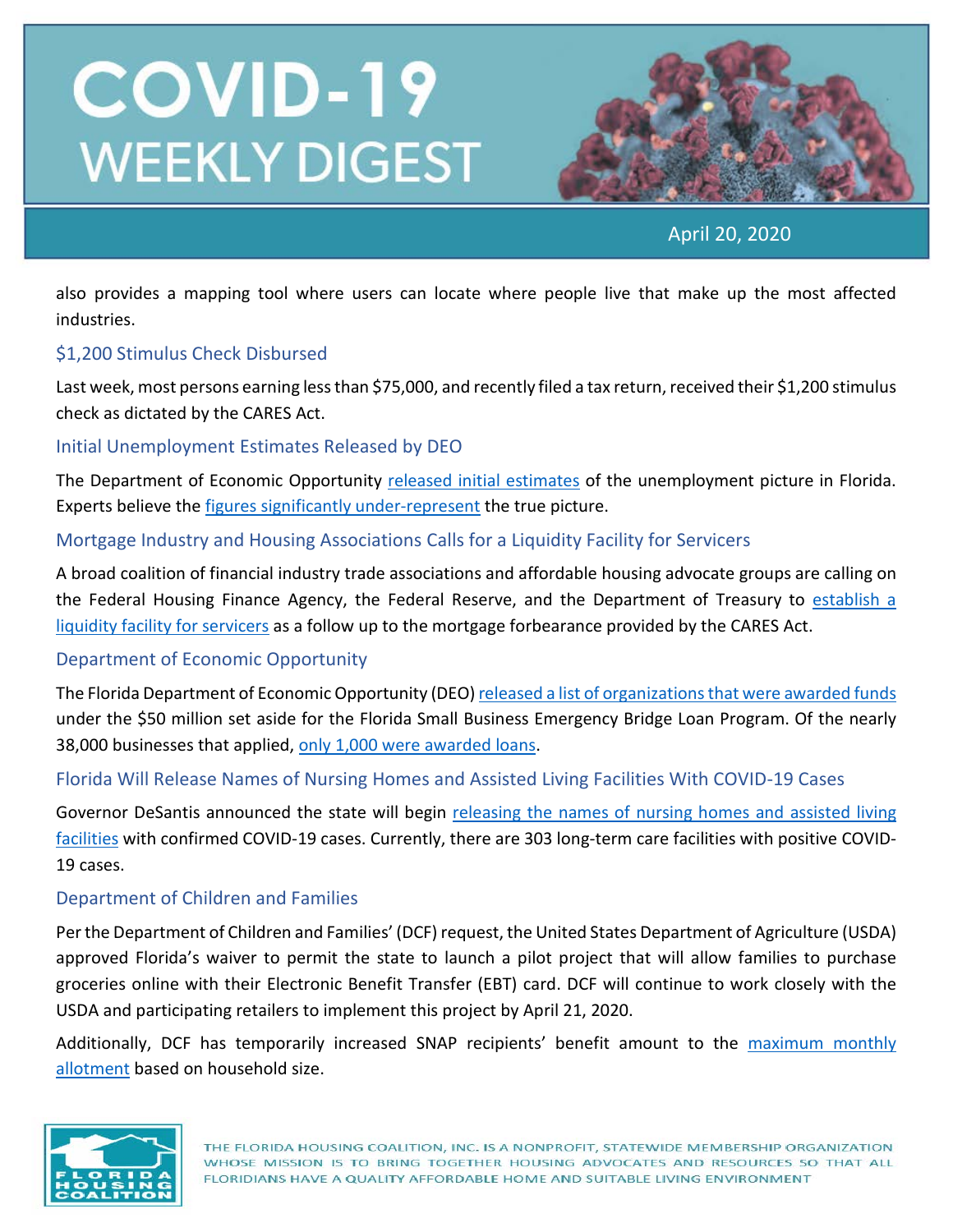

April 20, 2020

## Local News

### Hillsborough County

Hillsborough County is set to structure programs to provide rental and mortgage assistance to individuals using \$15 million in General Revenue funds. The County plans to use \$4.2 million of CDBG funds for permanent housing with an integrated healthcare component and \$2.1 million of ESG funds for rapid rehousing, shelter operations, and the leasing of hotel rooms for persons experiencing homelessness. The Tampa Bay Times reported on the use of fund[s here.](https://www.tampabay.com/news/health/2020/04/20/hillsborough-expands-aid-to-needy-with-15-million-in-rapid-recovery-dollars/)

### Tallahassee

The City of Tallahassee and Leon County approved \$1 million in [funds specifically for area nonprofits.](https://www.wtxl.com/news/local-news/tallahassee-leon-county-commissioners-approve-1-million-in-funds-for-nonprofits)

#### Tampa

The City of Tampa announced the creation of the [Relief Now, Rise Together Fund.](https://www.tampagov.net/relief-now) This fund will provide aid to residents and small businesses and is locally funded by businesses and philanthropy. For residents, the money can assist with up to \$1,000 of mortgage and rental payments for one month (plus \$250 for utilities) to eligible Tampa residents. This is a great example of a local government sourcing charitable donations for public good.

#### St. Petersburg

The City of St. Petersburg is creating the [Fighting Chance Fund](http://www.stpete.org/assistance/fighting_chance_fund.php) – an emergency grant for St. Petersburg's negatively impacted locally owned and independently operated small businesses.

#### West Palm Beach

The City of West Palm Beach opened the WPB [Together Fund](https://www.wpb.org/Home/Components/News/News/237/16) to raise local money for local relief efforts to residents and businesses. The sourced charitable donations will supplement existing dollars. Mayor James challenged the private sector to match the City's \$309,000 contribution. The City has also repurposed existing SHIP funds and utilized General Revenue funds for an [eviction prevention program](https://www.wpb.org/our-city/mayor-s-office/covid-19-updates-and-information/covid-19-rental-eviction-protection-program) for those who are impacted by COVID-19. West Palm Beach also announced the formation of a [West Palm Beach COVID-19 Response Unit,](https://www.palmbeachpost.com/news/20200327/coronavirus-florida-west-palm-forms-covid-19-response-team-of-7-groups) a multi-issue team to address challenges the city faces. One group will focus on "housing and the homeless" led by Commissioner Cory Neering. Listen to our April 17 webinar for insight into West Palm Beach's COVID-19 response.

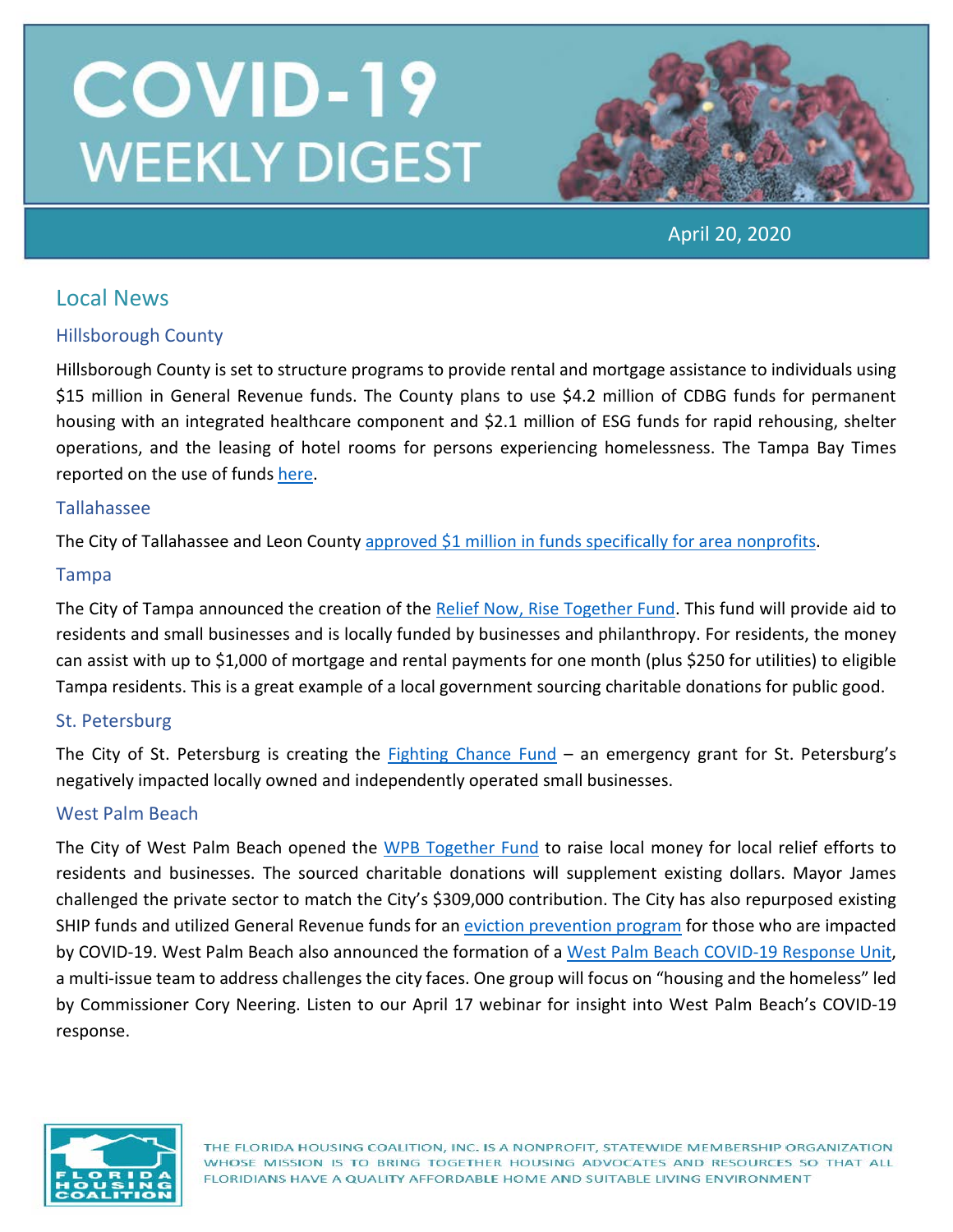

April 20, 2020

## Nonprofits and Small Business

With the Payroll Protection Program (PPP) fully subscribed, nonprofits and small businesses are encouraged to stand by for an additional appropriation by Congress. Several local governments are creating loan pools specifically for non-profits. [United Way of Florida and their affiliates](https://www.uwof.org/) are providing direct assistance to individuals and doing great work raising funds for COVID-19 response.

## Continuums of Care

The HUD SNAPS Office hosted a special office hours [webinar on April 14](https://www.hudexchange.info/trainings/courses/covid-19-planning-response-office-hours-mega-waiver-and-cares-act/) discussing the Mega-Waiver Memorandum effective on March 31. HUD provided an overview of the ESG, COC, and Consolidated Plan waivers along with sample documentation recipients and subrecipients will be required to keep as justification for using the waivers. HUD made a point of clarification on the ESG waivers, explaining the waivers are only applicable to current ESG funding expended during this time. The waivers are not applicable to ESG-CV funding. HUD will providing a notice soon with more information.

The National Health Care for the Homeless Council [released a brief](https://nhchc.org/wp-content/uploads/2020/04/Reducing-Harm-During-COVID-19-for-People-Using-Drugs-at-ACS1.pdf) to provide local government officials and alternate care sites (ACS) program managers with a framework for serving individuals with Substance Use Disorder (SUD) in isolation and quarantine, and reducing possible harmful consequences.

### Renters and Homeowners

Due to the high spike in mortgage forbearance requests due to COVID-19, financial institutions are beginning to [tighten their lending standards](https://qz.com/1838732/coronavirus-prompts-higher-credit-scores-for-new-mortgages/) by requiring higher credit scores and greater down payments. Unconventional Banks are also [hitting pause on home equity line of credit offerings.](https://therealdeal.com/2020/04/16/jpmorgan-takes-another-step-back-from-mortgage-lending-to-focus-on-refis/) Some nonbank lenders have drastically cut [back on their](https://therealdeal.com/2020/04/01/mortgage-market-dries-up-for-unconventional-home-loans/) originations as well.

[Evictions and foreclosures](https://www.flgov.com/wp-content/uploads/orders/2020/EO_20-94.pdf) remain suspended in Florida through May 17. The CARES Act provides [additional](https://www.nhlp.org/wp-content/uploads/2020.03.27-NHLP-CARES-Act-Eviction-Moratorium-Summary.pdf)  [eviction and foreclosure protections](https://www.nhlp.org/wp-content/uploads/2020.03.27-NHLP-CARES-Act-Eviction-Moratorium-Summary.pdf) for properties assisted by federal resources. The Shimberg Center's COVID19 Data Application maps out the properties in Florida [that are protected by the CARES Act moratoria](http://www.shimberg.ufl.edu/covid-19) to help tenants, homeowners, attorneys, and housing advocates protect people from eviction and foreclosure.